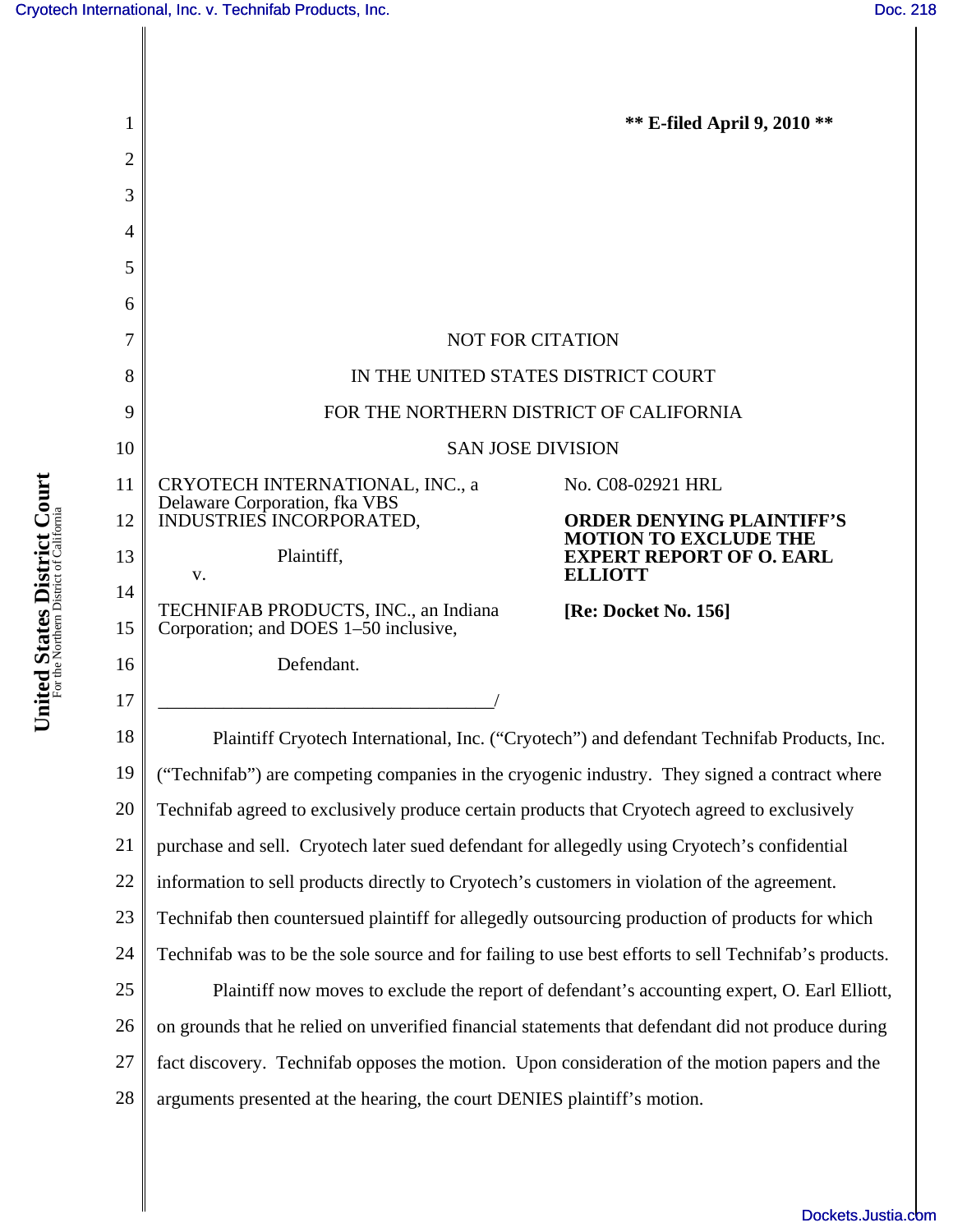United States District Court **United States District Court** For the Northern District of California

1

2

3

4

5

6

7

8

9

11

15

17

## **DISCUSSION**

Cryotech alleges that it has been "severely prejudiced" by Technifab's failure to produce the financial statements upon which Elliott relied prior to the fact discovery deadline. (Mot. 1.) It claims that had defendant produced these documents earlier, Cryotech could have assessed the validity of the statements' numbers as well as "determine whether it should retain an accounting expert for a similar purpose." (*Id.*) Technifab counters that its counsel was unaware that Elliott intended to use the statements until it received his report. It denies that plaintiff was in any way prejudiced by the delay because Cryotech deposed Elliott after receiving the documents and also provided the documents to its rebuttal expert.

10 12 13 14 16 The court is unpersuaded that it must exclude Elliott's report because he relied on documents that Technifab disclosed approximately three weeks after the December 11, 2009 fact discovery deadline. Technifab produced Elliott's report and associated documents on January 4, 2010; Cryotech repeatedly emphasizes that it is this *timing* of disclosure that caused it the most prejudice. Yet notwithstanding this short delay, plaintiff received the financial statements with Elliott's report and was able to ask him questions directly on point during his deposition. As a result, plaintiff elicited testimony that it may use in an attempt to discount Elliott's opinion at trial. Even its own rebuttal expert had the opportunity to review the statements as part of his report.

18 19 20 21 22 23 Furthermore, although plaintiff insists that it needs the underlying data summarized in this handful of financial statements to confirm the reliability of Elliott's calculations, Elliott himself did not base his opinion on any such data. Moreover, Cryotech already has access to all of Technifab's invoices, which presumably provide far more detail concerning defendant's alleged damages. Plaintiff therefore may attack Elliott's opinion on several grounds, including that his acceptance of the numbers in the financial documents somehow was inappropriate.

24 25 26 27 28 The court notes that plaintiff's suggested alternative to exclusion—that the court permit it to submit an expert report for its *own* damages—is unrelated to Elliott's report, which evaluates *defendant's* damages. The court is dubious that if only Cryotech had known of these particular documents three weeks earlier, that it would have altered its litigation strategy and hired an accounting expert to calculate its own damages in this case. Cryotech was on notice that Technifab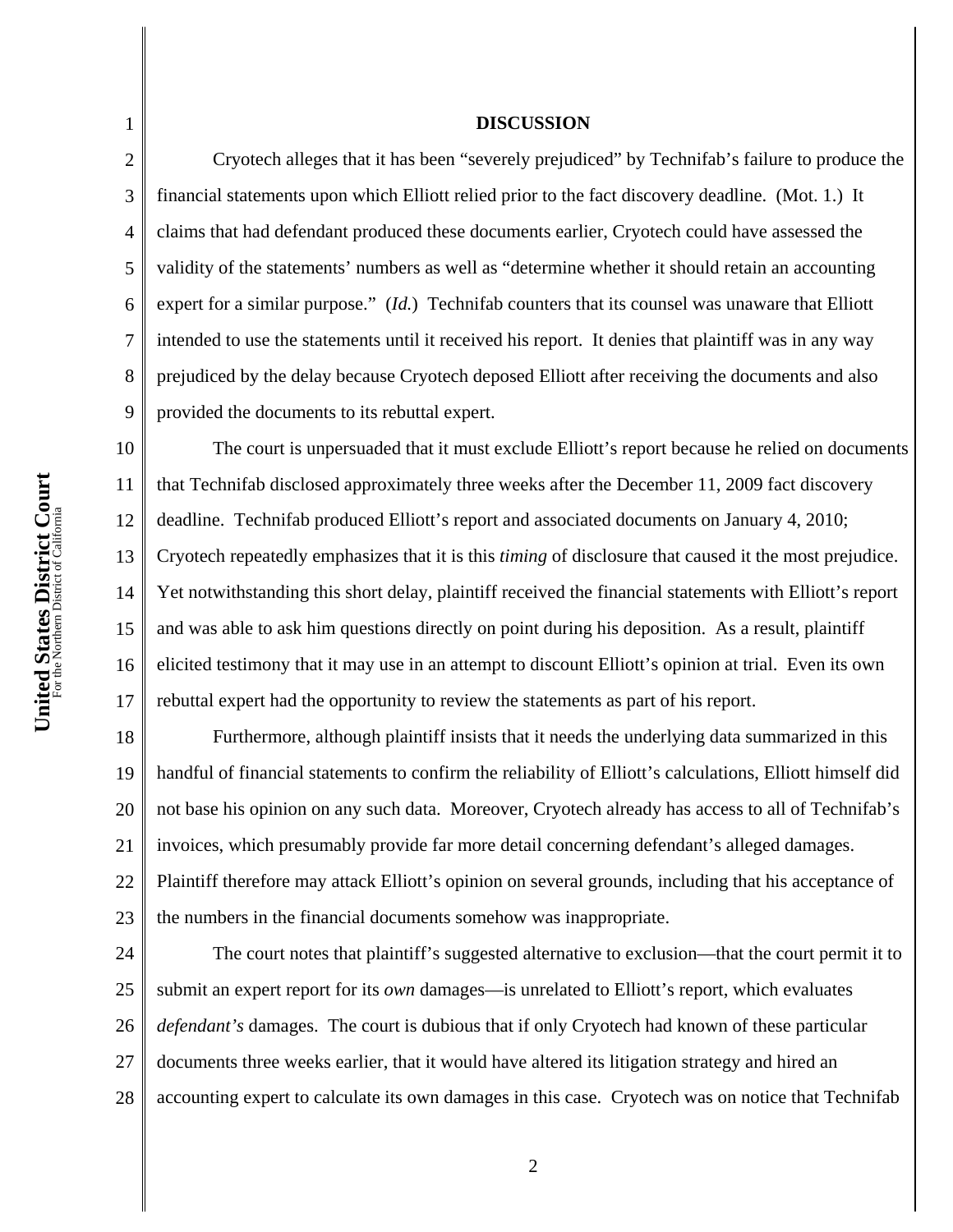intended to use an accounting expert to calculate its damages well in advance, and nothing prevented Cryotech from doing the same. Accordingly, the court DENIES plaintiff's motion.<sup>1</sup> **IT IS SO ORDERED.**  Dated: April 9, 2010 HOWARD R<u>S</u>LLOYD<br>UN TED STATES MAGIS TED STATES MAGISTRATE JUDGE  $\overline{a}$  Pursuant to this court's case management order, Cryotech also submitted to the court a *Daubert*  letter challenging Elliott's expert qualifications. (Docket No. 169.) Plaintiff's primary arguments in its letter mirror its arguments in the instant motion. The court does not find any of plaintiff's other arguments in its *Daubert* letter persuasive and, as a result, no separate hearing is necessary.